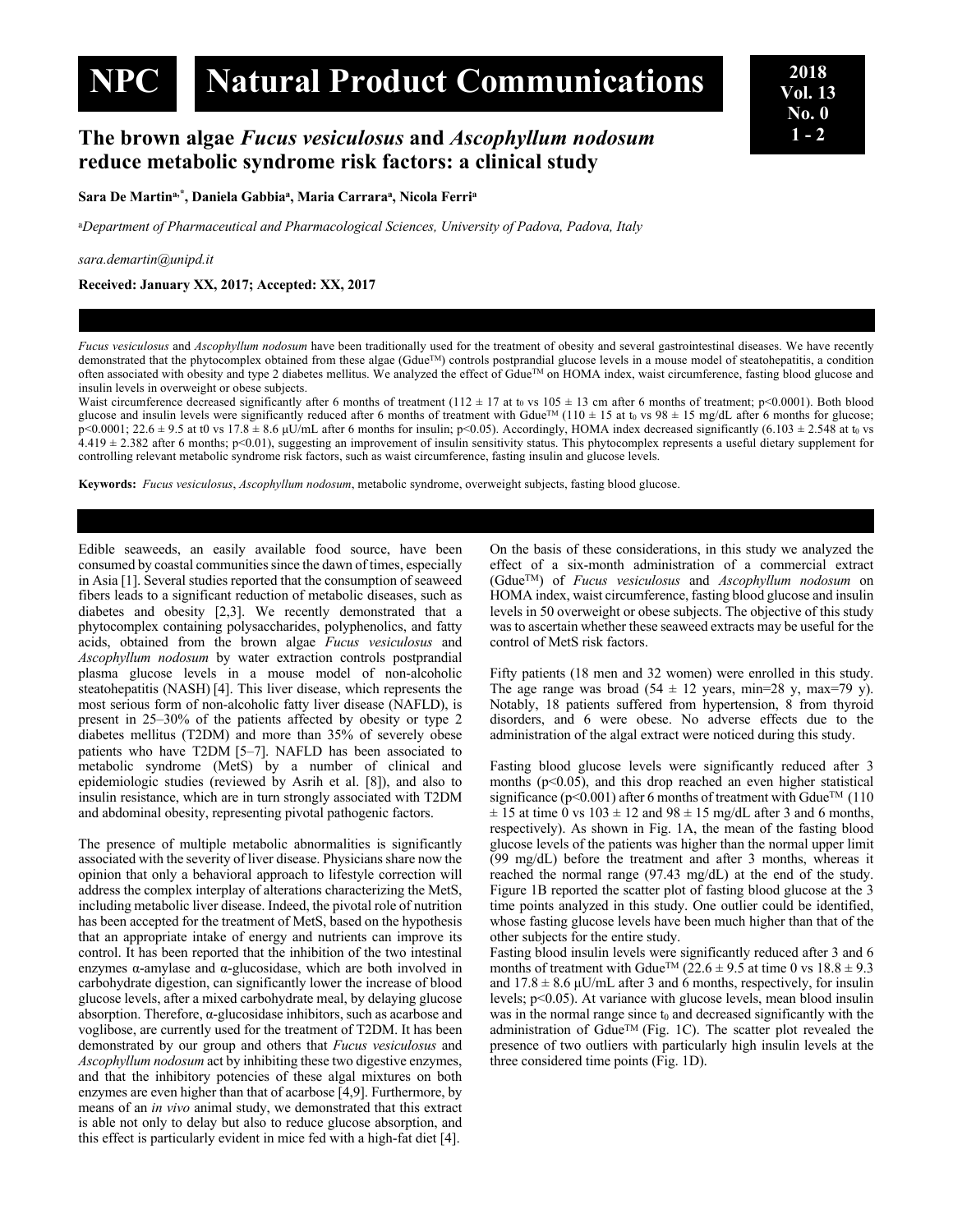



**Figure 1**: Fasting blood glucose (A) and insulin (C) levels before and 3 and 6 months after the treatment with *Fucus vesicolosus* and *Ascophyllum nodosum*. Data are reported as mean ± SEM. Scatter plot of glucose (B) and insulin (D) levels of the 50 subjects enrolled in this study. The horizontal bars represent the mean.  $*$  p<0.05 and  $***$  $p<0.001$  vs t<sub>0</sub>.

In order to evaluate the insulin resistance of the subjects enrolled in this study, and the effect of Gdue™ on this MetS risk factor, we calculated HOMA index, which represents a validated diagnostic index of insulin resistance (Wallace et al., 2004). Fig. 2A shows that all the subjects enrolled in this study had insulin resistance before the treatment with Gdue™, since the mean value of their HOMA index was 6.103. HOMA index decreased significantly after 3 and 6 months of algae administration  $(4.857 \pm 2.655)$  and  $4.419 \pm 2.382$  after 3 and 6 months, respectively vs  $6.103 \pm 2.548$  at the beginning of the study), suggesting an improvement of insulin sensitivity status. In particular, when considering normal a HOMA index of 3 or lower, as suggested by some studies ([10] and refs. therein), none of the subjects enrolled in this study displayed this characteristic before the treatment, while 18% and 22% of them reached the normal range after 3 and 6 months of treatment, respectively (Fig. 2B).



**Figure 2**: (A) HOMA index before and 3 and 6 months after the treatment with Fucus vesicolosus and Ascophyllum nodosum. Data are reported as mean  $\pm$  SEM. (B) Scatter plot of the 50 subjects enrolled in this study. The horizontal bars represent the mean. \* p<0.05 and \*\* p<0.01 vs t<sub>0</sub>.

In order to evaluate whether the effect of GdueTM treatment on fasting blood glucose, insulin and HOMA index depends on the patients' characteristics, we calculated the difference between the values of these three parameters at the end and the beginning of the treatment and ascertain whether these differences correlate with their initial values. As clearly shown in Fig. 3, there is a significant negative correlation between the drop of all these three parameters and their initial values, meaning that the higher they were at the beginning the most they dropped during the treatment. In particular, the Pearson coefficients are -0,4795 (p=0.0003, Fig. 3A) for blood glucose, - 0,4962 (p=0.0002, Fig. 3B) for blood insulin and -0.3781 (p=0.0043,

Fig. 3C) for HOMA index. As shown in Fig. 3, the 75%, 86% and 94% of the subjects had a drop in their fasting blood glucose blood insulin and HOMA index, respectively, at the end of the treatment with GdueTM with respect to the initial values.



**Figure 3**: Pearson correlation analysis of the difference between the values of fasting blood glucose (A), fasting blood insulin (B) and HOMA index  $(C)$  at the end and the beginning of the treatment and their initial values.

The analysis of waist circumference was performed separately for male and female subjects, since the upper limits indicated by the World Health Organization [11] are different, i.e. 102 cm for men and 88 cm for women (Fig.4). As far as regards male subjects, Fig. 4A shows that mean waist circumference significantly decreased after 6 months of treatment  $(115 \pm 10 \text{ vs } 104 \pm 13 \text{ cm}; \text{p=0.0021}),$ getting quite close to the recommended upper limit (102 cm). The waist circumference of female subjects significantly dropped after 6 months of treatment (110 with Gdue<sup>TM</sup> as shown in Fig. 4C), although the mean value at the end of the study was still much higher than the recommended upper limit (105 cm vs 88 cm). No correlation between the drop of male and female waist circumference and their initial values could be observed (data not shown).



**Figure 4**: Waist circumference of male (A) and female (C) subjects before and 6 months after the treatment with Fucus vesicolosus and Ascophyllum nodosum. Data are reported as mean  $\pm$  SEM. Scatter plot of the 18 men (B) and 32 women (D) enrolled in this study. The horizontal bars represent the mean. \*\*  $p<0.01$  and \*\*\*  $p<0.001$  vs t<sub>0</sub>.

Preclinical and clinical studies have already demonstrated that the algal extracts obtained from *F. vesiculosus* and *A. nodosum* can reduce and delay glucose absorption by inhibiting digestive enzymes such as α-glucosidase and α-amylase [12–14]. We already reported that the inhibitory effect on the two digestive enzymes is due to the high content of two different bioactive compounds in the algal extract, such as phlorotannins (PHTs) and fatty acids. Their presence was confirmed by the fingerprint analysis of GdueTM which was described in our previous study [4]. These two classes of compounds probably display a synergistic inhibition on  $\alpha$ -glucosidase and  $\alpha$ amylase, thus increasing their pharmacological effect, as suggested by previous findings based on HR-bioassay and HPLC-HRMS-SPE-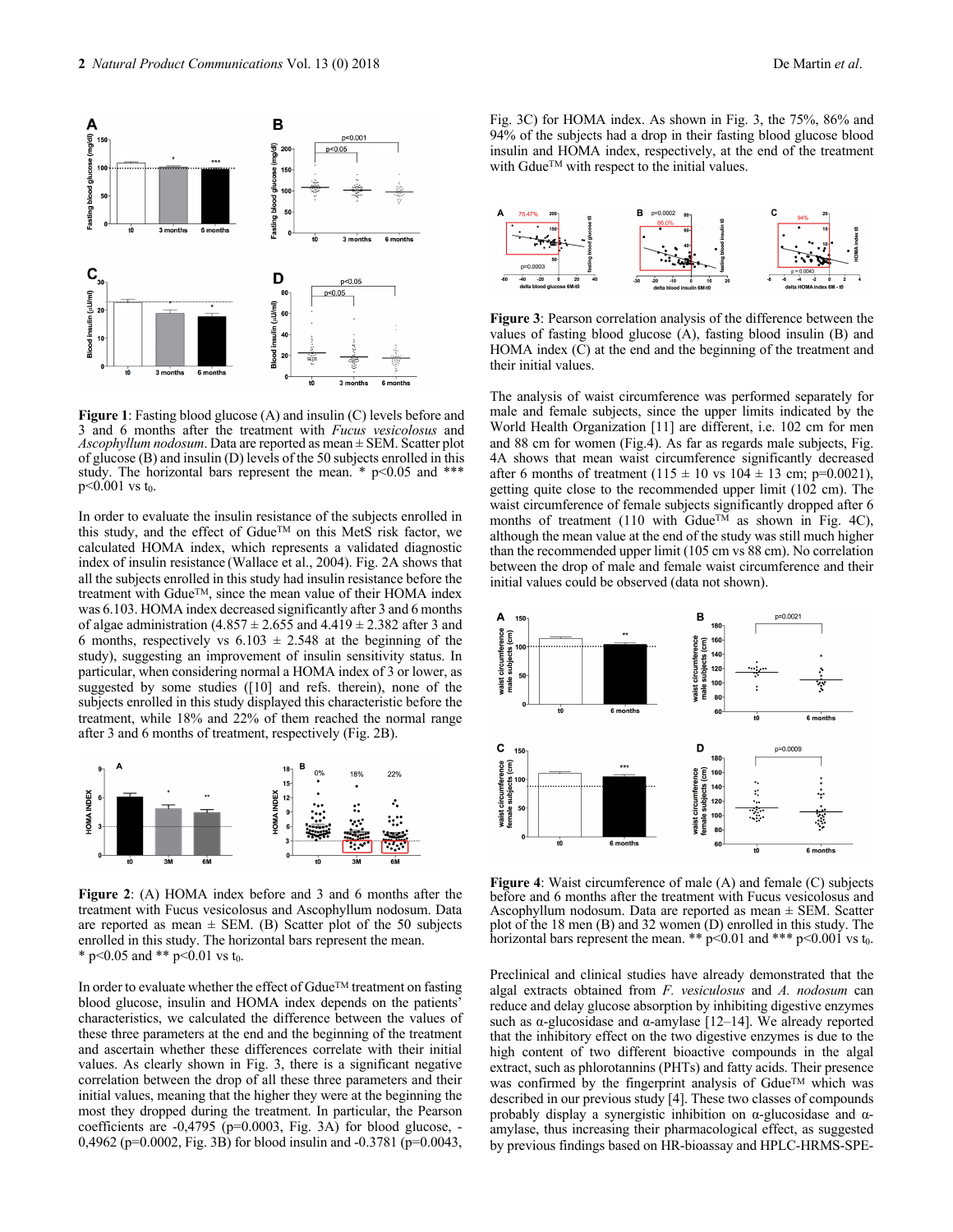NMR analyses [4 and refs. therein]. In particular, we recently demonstrated that this effect is particularly evident in mice fed with a diet particularly rich in fat, in which the administration of this phytocomplex is associated not only with a delay in carbohydrate digestion, but also with a significant drop in their assimilation. These results lead us to the hypothesis that these algal extracts can be used as dietary supplements, which can be administered before a meal with the aim to slow down the rate of carbohydrate digestion and assimilation, thereby changing the glycaemic response to high glycaemic index (GI) foods into one typical of foods with lower GI. This takes on importance since there is a theory stating that MetS is a consequence of an elevated intake of high GI foods [15]. A high GI diet has been associated with high blood glucose and insulin resistance, and other clinical abnormalities typical of MetS [16].

On the basis of these considerations, we designed this observational study in order to ascertain whether the phytocomplex obtained from these two algae and added with chromium picolinate might help in reducing MetS risk factors and is therefore useful in the clinical management of this condition. A previous clinical study analyzing the effect of the same algal extract without the addition of chromium picolinate [13] demonstrated that the acute administration of this brown seaweed extract was able to modulate insulin homeostasis after ingestion of a carbohydrate-rich meal. In particular, Paradis and collaborators observed an improvement of the Cederholm index, a surrogate marker of insulin resistance, calculated on the basis of both post-load glucose and insulin blood concentrations after an oral glucose tolerance test and anthropometric variables [17]. These authors concluded that a single dose of this extract could not modulate systemic insulin sensitivity to glucose and suggested to investigate the effect of the chronic administration of algal extracts on insulin concentration and resistance. Thanks to the results obtained in the present study, we have the possibility to add new information about the chronic effect of the extract obtained from these two algae, since we observed the consequences of a prolonged administration (6 months) on 4 risk factors of MetS, such as fasting blood insulin and glucose, insulin resistance (evaluated by HOMA index), and waist circumference.

To our knowledge, the effect on blood glucose and insulin of brown seaweed inhibiting α-glucosidase has so far been investigated in both pre-clinical and clinical studies only after a meal tolerance test [4,13,18–22]. In the present study, we demonstrated that the chronic administration of *F. vesicolosus* and *A. nodosum* has an impact on glucose–insulin homeostasis in overweight and obese subjects, thereby reducing the risk of the development of MetS. Interestingly, the chronic treatment with GdueTM also lead to a drop of waist circumference in the study group, indicating that most of the subjects (i.e. 88% of men and 77% of women, data not shown) lost weight at the end of the 6-month treatment. Among the different nutritional approaches which have been recommended for the prevention and/or the management of MetS, it has been observed that low carbohydrate diets might be more effective than low fat diet in resolving MetS [23,24]. In this view, reducing carbohydrate digestion and absorption represents a valid and safe strategy, also considering the absence of adverse reactions observed in this study.

Although the number of subjects enrolled in this study is limited, our data clearly demonstrate the significative effect of the treatment. A wider study, including patients suffering from different diseases linked to the development of MetS would allow a multivariate analysis, in which the differential effect of the algal extract in different pathological conditions could be exploited. Furthermore, in this study a control group of healthy not overweight subjects was not included because, as already mentioned, several clinical studies have already analyzed the effect on algal extracts inhibiting  $\alpha$ -glucosidase

on glucose absorption in healthy subjects, and a chronic administration, as the one used in this study, should be recommended to subjects with high body weight and risk factors for MetS.

In conclusion, our data indicate that the algal extract obtained from *F. vesiculosus* and *A. nodosum* is a dietary supplement which can be useful for the management of metabolic syndrome risk factors in overweight or obese subjects.

### **Experimental**

*Study population:* Fifty subjects participated in the study. The participants were recruited from general population by 6 general practitioners (listed in the acknowledgements). Inclusion criteria were women and men aged between 18 and 60 years, not-smokers, overweighed or obese (44 and 6 subjects, respectively). Woman of fertile age were considered eligible if using contraceptive methods for the entire duration of the study. Breastfeeding or pregnant women as well as those using unrecognized contraceptive methods were not eligible. This study has been performed in accordance with the ethical standards laid down in the 1964 Declaration of Helsinki and its later amendments.

**Algal extract:** The brown seaweed extract used in this study was supplied by Aesculapius Farmaceutici srl (Brescia, Italy) and is commercially available under the trade name Gdue™. Gdue™ is a food supplement containing InSea2® (a phytocomplex extracted from *A. nodosum* and *F. vesiculosus,* titrated in polyphenols to 20%), a registered trademark of InnoVactiv Inc. (Rimouski, Que., Canada) added with Chromium picolinate. The extract was prepared from the two brown algae, using a proprietary hot-water extraction, followed by filtration and ultrafiltration processes, and completed by spraydrying; its chemical composition has been characterized and described in detail [4].

**Study design:** The study was conducted between April and December 2016. Subjects came to the clinical investigation unit after a >12-h overnight fast (day 1). After the first measurement of waist circumference, fasting blood samples were collected to measure plasma glucose and insulin levels. At day 1, the subjects started to assume a hard capsule of GdueTM three times a day before breakfast, lunch and dinner, and the administration of this food supplement was carried on for 6 months. Each hard capsule contains 237.5 mg of *Ascophyllum nodosum* extract, 12.5 mg of *Fucus vesiculosus* and 7.5 µg of chromium. After 3 months, fasting plasma glucose and insulin were measured in all subjects, waist circumference and fasting glucose and insulin levels were measured at the end of the study (6 months). HOMA-IR was computed with the formula fasting plasma glucose (mg/dL) times fasting serum insulin (mU/L) divided by 405.

**Statistical analysis:** Statistical analyses were performed by means of GraphPad Prism 7.0 (GraphPad Software Inc., San Diego, CA, USA) and SPSS (release 18.0.0; SPSS inc, Chicago, Illinois) software. Unless otherwise stated, the data are presented as means  $\pm$  S.E.M. A comparison of the experimental data obtained at the different time point of the study was made by one-way analysis of variance (ANOVA), followed by the Newman-Keuls post-hoc test, or by the 122 Student's t-test, when appropriate. Since normal distribution of data could not be rejected, Pearson r was calculated for correlation studies. p<0.05 was considered statistically significant.

**Acknowledgments** - We thank Drs. Franco Cicerchia, Angelo De Martino, Giuseppe Lanna, Patrizia Martini and Antonio Sirianni for recruiting the patients, and Dr. Simone Teso for his help in statistical analysis.